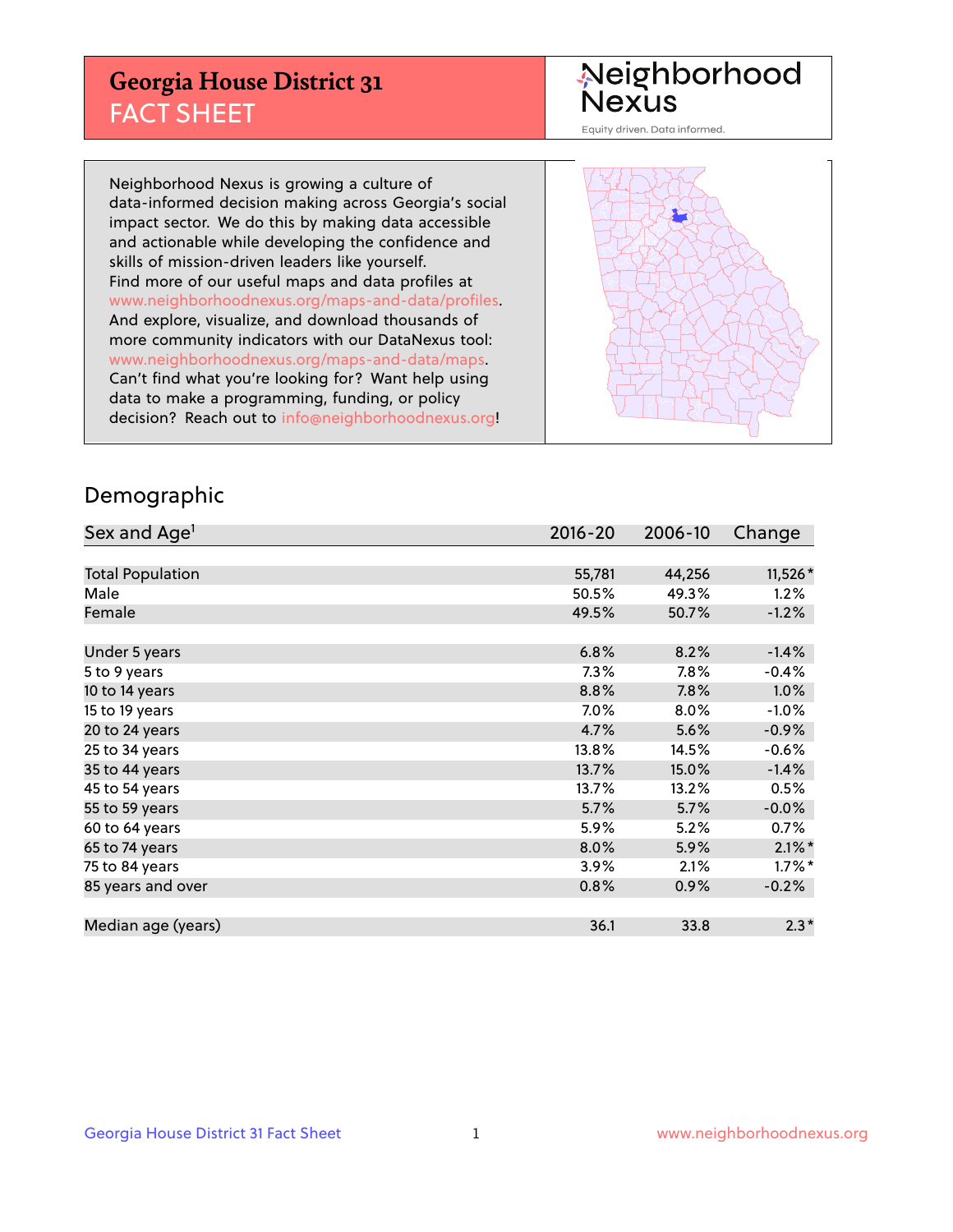## Demographic, continued...

| Race <sup>2</sup>                                            | $2016 - 20$ | 2006-10 | Change      |
|--------------------------------------------------------------|-------------|---------|-------------|
| <b>Total population</b>                                      | 55,781      | 44,256  | 11,526 *    |
| One race                                                     | 95.8%       | 98.5%   | $-2.7%$ *   |
| White                                                        | 81.6%       | 84.3%   | $-2.7%$     |
| <b>Black or African American</b>                             | 6.8%        | 8.2%    | $-1.4%$     |
| American Indian and Alaska Native                            | 0.1%        | 0.3%    | $-0.2%$     |
| Asian                                                        | 2.5%        | 1.7%    | 0.8%        |
| Native Hawaiian and Other Pacific Islander                   | 0.0%        | 0.0%    | $-0.0%$     |
| Some other race                                              | 4.8%        | 4.1%    | 0.8%        |
| Two or more races                                            | 4.2%        | 1.5%    | $2.7\%$ *   |
| Race alone or in combination with other race(s) <sup>3</sup> | $2016 - 20$ | 2006-10 | Change      |
|                                                              |             |         |             |
| Total population                                             | 55,781      | 44,256  | 11,526 *    |
| White                                                        | 85.6%       | 85.8%   | $-0.1%$     |
| <b>Black or African American</b>                             | 7.6%        | 8.6%    | $-1.0%$     |
| American Indian and Alaska Native                            | 0.8%        | 0.9%    | $-0.2%$     |
| Asian                                                        | 3.2%        | 2.0%    | 1.2%        |
| Native Hawaiian and Other Pacific Islander                   | 0.0%        | 0.0%    | 0.0%        |
| Some other race                                              | 7.2%        | 4.3%    | $2.9\%$ *   |
| Hispanic or Latino and Race <sup>4</sup>                     | $2016 - 20$ | 2006-10 | Change      |
|                                                              |             |         |             |
| <b>Total population</b>                                      | 55,781      | 44,256  | 11,526 *    |
| Hispanic or Latino (of any race)                             | 20.7%       | 18.4%   | 2.2%        |
| Not Hispanic or Latino                                       | 79.3%       | 81.6%   | $-2.2%$     |
| White alone                                                  | 68.4%       | 70.4%   | $-2.0%$     |
| <b>Black or African American alone</b>                       | 6.3%        | 7.9%    | $-1.6%$     |
| American Indian and Alaska Native alone                      | 0.0%        | 0.1%    | $-0.1%$     |
| Asian alone                                                  | 2.5%        | 1.6%    | 0.9%        |
| Native Hawaiian and Other Pacific Islander alone             | 0.0%        | 0.0%    | $-0.0%$     |
| Some other race alone                                        | 0.2%        | 0.4%    | $-0.3%$     |
| Two or more races                                            | 2.1%        | 1.1%    | $0.9%$ *    |
| U.S. Citizenship Status <sup>5</sup>                         | $2016 - 20$ | 2006-10 | Change      |
|                                                              |             |         |             |
| Foreign-born population                                      | 6,635       | 5,266   | $1,369*$    |
| Naturalized U.S. citizen                                     | 40.7%       | 22.9%   | 17.8%*      |
| Not a U.S. citizen                                           | 59.3%       | 77.1%   | $-17.8\%$ * |
| Citizen, Voting Age Population <sup>6</sup>                  | $2016 - 20$ | 2006-10 | Change      |
| Citizen, 18 and over population                              | 36,632      | 27,962  | 8,670*      |
| Male                                                         | 49.8%       | 48.6%   | 1.2%        |
| Female                                                       | 50.2%       | 51.4%   | $-1.2%$     |
|                                                              |             |         |             |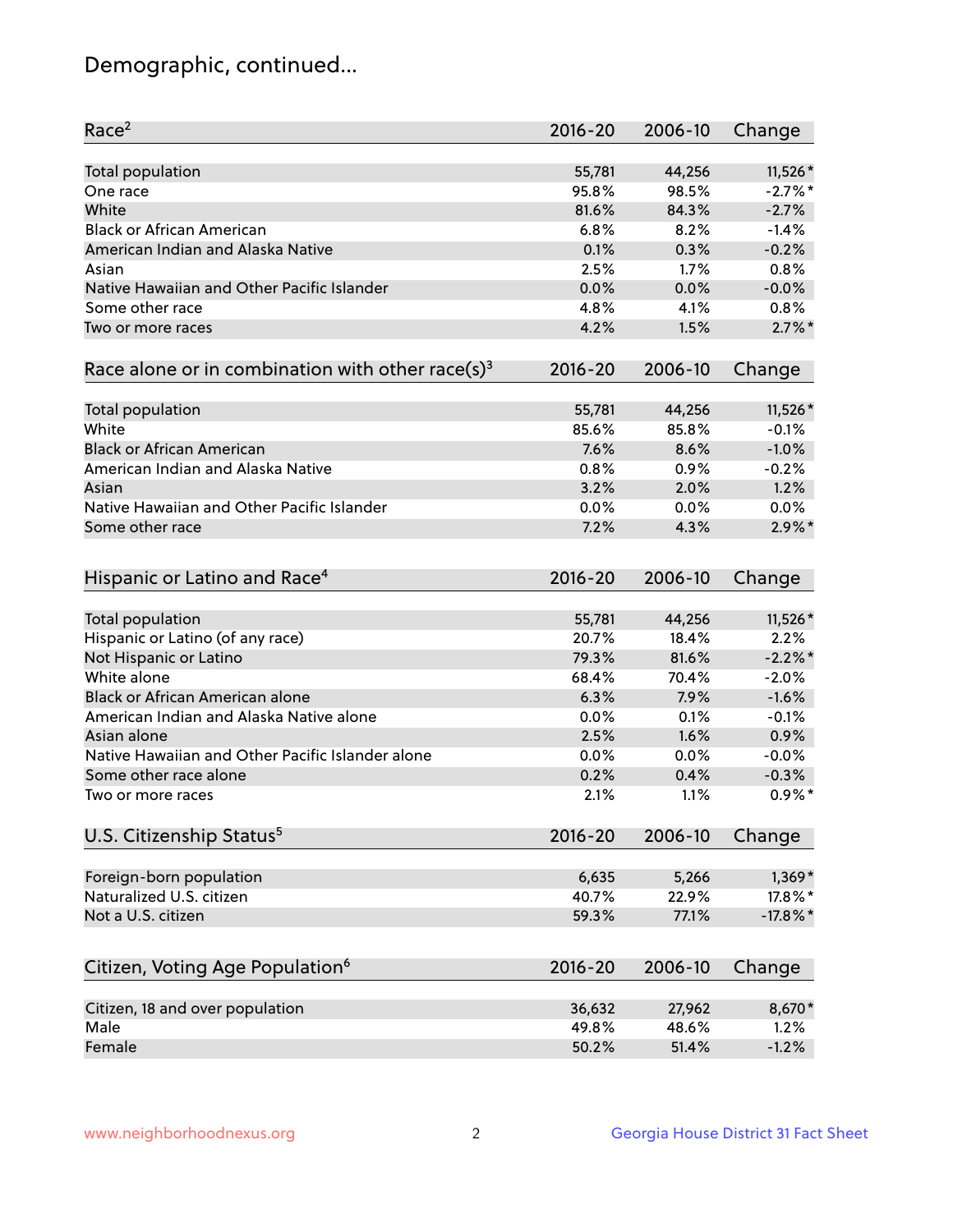#### Economic

| Income <sup>7</sup>                                 | $2016 - 20$ | 2006-10 | Change     |
|-----------------------------------------------------|-------------|---------|------------|
|                                                     |             |         |            |
| All households                                      | 17,365      | 14,764  | $2,601*$   |
| Less than \$10,000                                  | 5.3%        | 4.3%    | 1.0%       |
| \$10,000 to \$14,999                                | 2.6%        | 6.1%    | $-3.6\%$ * |
| \$15,000 to \$24,999                                | 5.8%        | 10.4%   | $-4.6\%$ * |
| \$25,000 to \$34,999                                | 8.2%        | 9.5%    | $-1.3%$    |
| \$35,000 to \$49,999                                | 12.2%       | 15.5%   | $-3.3%$    |
| \$50,000 to \$74,999                                | 20.0%       | 20.5%   | $-0.5%$    |
| \$75,000 to \$99,999                                | 14.8%       | 14.4%   | 0.4%       |
| \$100,000 to \$149,999                              | 18.4%       | 14.3%   | $4.1\%$ *  |
| \$150,000 to \$199,999                              | 7.2%        | 2.7%    | $4.4\%$ *  |
| \$200,000 or more                                   | 5.5%        | 2.1%    | $3.4\%$ *  |
| Median household income (dollars)                   | 69,298      | 53,959  | 15,339*    |
| Mean household income (dollars)                     | 86,339      | 64,858  | 21,480*    |
| With earnings                                       | 81.7%       | 84.4%   | $-2.7%$    |
| Mean earnings (dollars)                             | 87,396      | 64,514  | 22,883*    |
| <b>With Social Security</b>                         | 31.1%       | 25.5%   | $5.6\%$ *  |
| Mean Social Security income (dollars)               | 20,491      | 14,666  | 5,824*     |
| With retirement income                              | 21.4%       | 13.7%   | $7.7\%$ *  |
| Mean retirement income (dollars)                    | 24,337      | 22,700  | 1,636      |
| With Supplemental Security Income                   | 5.7%        | 3.7%    | 2.0%       |
| Mean Supplemental Security Income (dollars)         | 10,001      | 10,080  | $-79$      |
| With cash public assistance income                  | 2.3%        | 1.1%    | 1.2%       |
| Mean cash public assistance income (dollars)        | 882         | 3,782   | $-2,900$   |
| With Food Stamp/SNAP benefits in the past 12 months | 10.7%       | 9.5%    | 1.2%       |
|                                                     |             |         |            |
| Families                                            | 14,451      | 11,910  | $2,540*$   |
| Less than \$10,000                                  | $3.2\%$     | 3.3%    | $-0.1%$    |
| \$10,000 to \$14,999                                | 1.2%        | 4.0%    | $-2.7%$ *  |
| \$15,000 to \$24,999                                | 4.5%        | 9.1%    | $-4.6\%$ * |
| \$25,000 to \$34,999                                | 8.1%        | 9.7%    | $-1.6%$    |
| \$35,000 to \$49,999                                | 11.2%       | 16.4%   | $-5.3\%$ * |
| \$50,000 to \$74,999                                | 21.1%       | 19.5%   | 1.6%       |
| \$75,000 to \$99,999                                | 15.5%       | 15.9%   | $-0.5%$    |
| \$100,000 to \$149,999                              | 20.4%       | 16.9%   | 3.5%       |
| \$150,000 to \$199,999                              | 8.6%        | 2.9%    | $5.7\%$ *  |
| \$200,000 or more                                   | 6.3%        | 2.3%    | 4.0%*      |
| Median family income (dollars)                      | 76,101      | 58,015  | 18,086*    |
| Mean family income (dollars)                        | 93,379      | 68,892  | 24,487*    |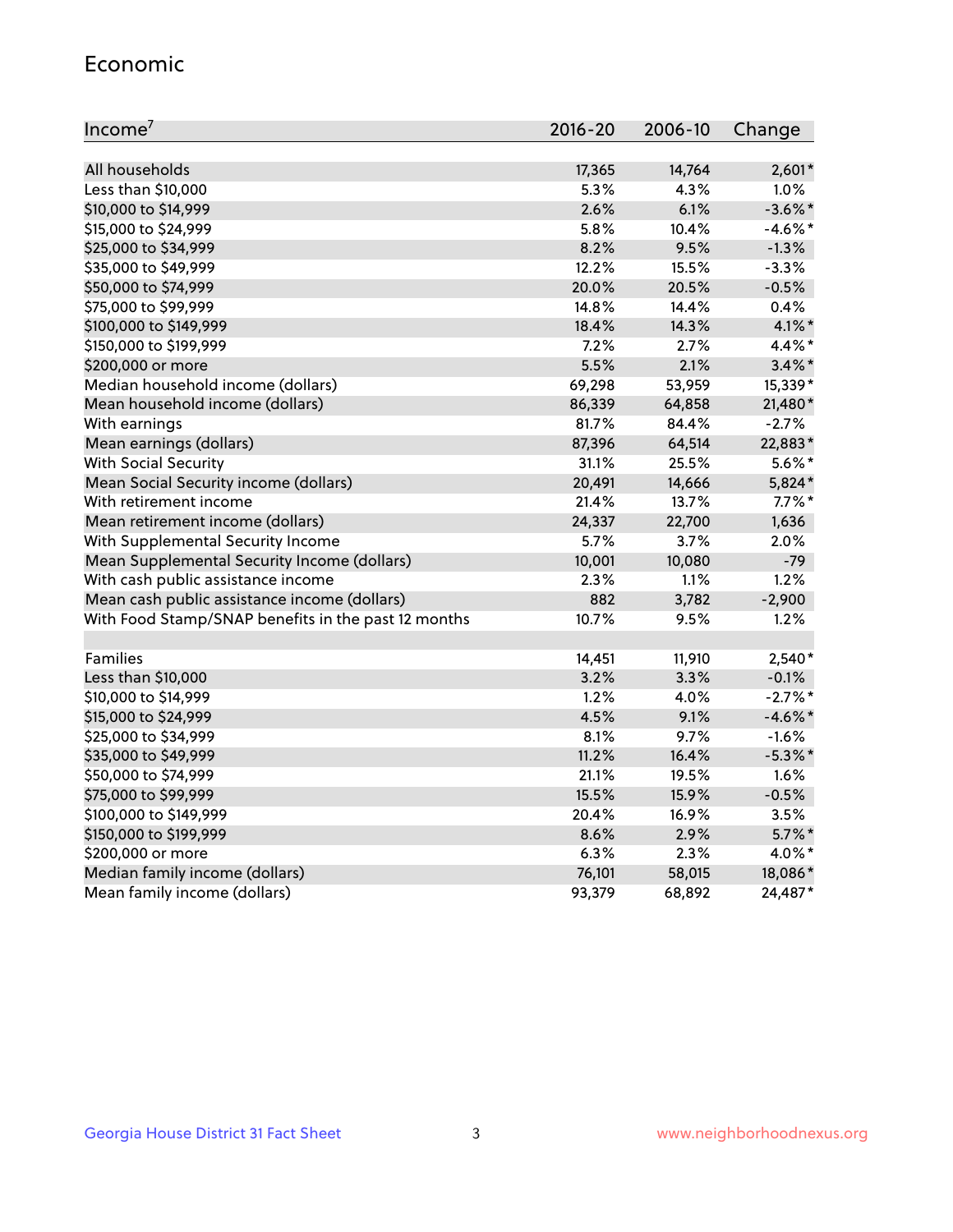## Economic, continued...

| Income, continued <sup>8</sup>                           | $2016 - 20$ | 2006-10 | Change   |
|----------------------------------------------------------|-------------|---------|----------|
|                                                          |             |         |          |
| Nonfamily households                                     | 2,914       | 2,854   | 61       |
| Median nonfamily income (dollars)                        | 33,275      | 29,334  | 3,941    |
| Mean nonfamily income (dollars)                          | 45,907      | 41,723  | 4,183    |
|                                                          |             |         |          |
| Median earnings for workers (dollars)                    | 34,499      | 29,994  | 4,505*   |
| Median earnings for male full-time, year-round workers   | 48,558      | 42,413  | $6,145*$ |
| (dollars)                                                |             |         |          |
| Median earnings for female full-time, year-round workers | 37,346      | 31,871  | $5,475*$ |
| (dollars)                                                |             |         |          |
|                                                          |             |         |          |
| Per capita income (dollars)                              | 27,794      | 21,754  | $6,039*$ |
|                                                          |             |         |          |
| Families and People Below Poverty Level <sup>9</sup>     | $2016 - 20$ | 2006-10 | Change   |
|                                                          |             |         |          |
| All families                                             | 8.6%        | 11.0%   | $-2.4%$  |
| With related children under 18 years                     | 12.2%       | 13.7%   | $-1.5%$  |
| With related children under 5 years only                 | 10.4%       | 14.1%   | $-3.7%$  |
| Married couple families                                  | 6.8%        | 7.2%    | $-0.4%$  |
| With related children under 18 years                     | 9.3%        | 8.1%    | 1.2%     |
| With related children under 5 years only                 | 6.3%        | 11.0%   | $-4.7%$  |
| Families with female householder, no husband present     | 14.3%       | 28.8%   | $-14.5%$ |
| With related children under 18 years                     | 21.5%       | 33.8%   | $-12.3%$ |
| With related children under 5 years only                 | 36.1%       | 29.1%   | 7.0%     |
|                                                          |             |         |          |
| All people                                               | 12.0%       | 13.1%   | $-1.1%$  |
| Under 18 years                                           | 16.2%       | 16.8%   | $-0.6%$  |
| Related children under 18 years                          | 16.0%       | 16.2%   | $-0.2%$  |
| Related children under 5 years                           | 19.3%       | 21.0%   | $-1.7%$  |
| Related children 5 to 17 years                           | 14.9%       | 14.4%   | 0.6%     |
| 18 years and over                                        | 10.4%       | 11.6%   | $-1.1%$  |
| 18 to 64 years                                           | 10.4%       | 11.8%   | $-1.5%$  |
| 65 years and over                                        | 10.7%       | 9.8%    | 1.0%     |
| People in families                                       | 10.3%       | 11.8%   | $-1.5%$  |
| Unrelated individuals 15 years and over                  | 31.8%       | 24.4%   | 7.4%     |
|                                                          |             |         |          |
| Non-Hispanic white people                                | 9.2%        | 9.9%    | $-0.7%$  |
| Black or African-American people                         | 23.2%       | 34.4%   | $-11.2%$ |
| Asian people                                             | $2.3\%$     | 0.8%    | 1.5%     |
| Hispanic or Latino people                                | 21.6%       | 17.2%   | 4.5%     |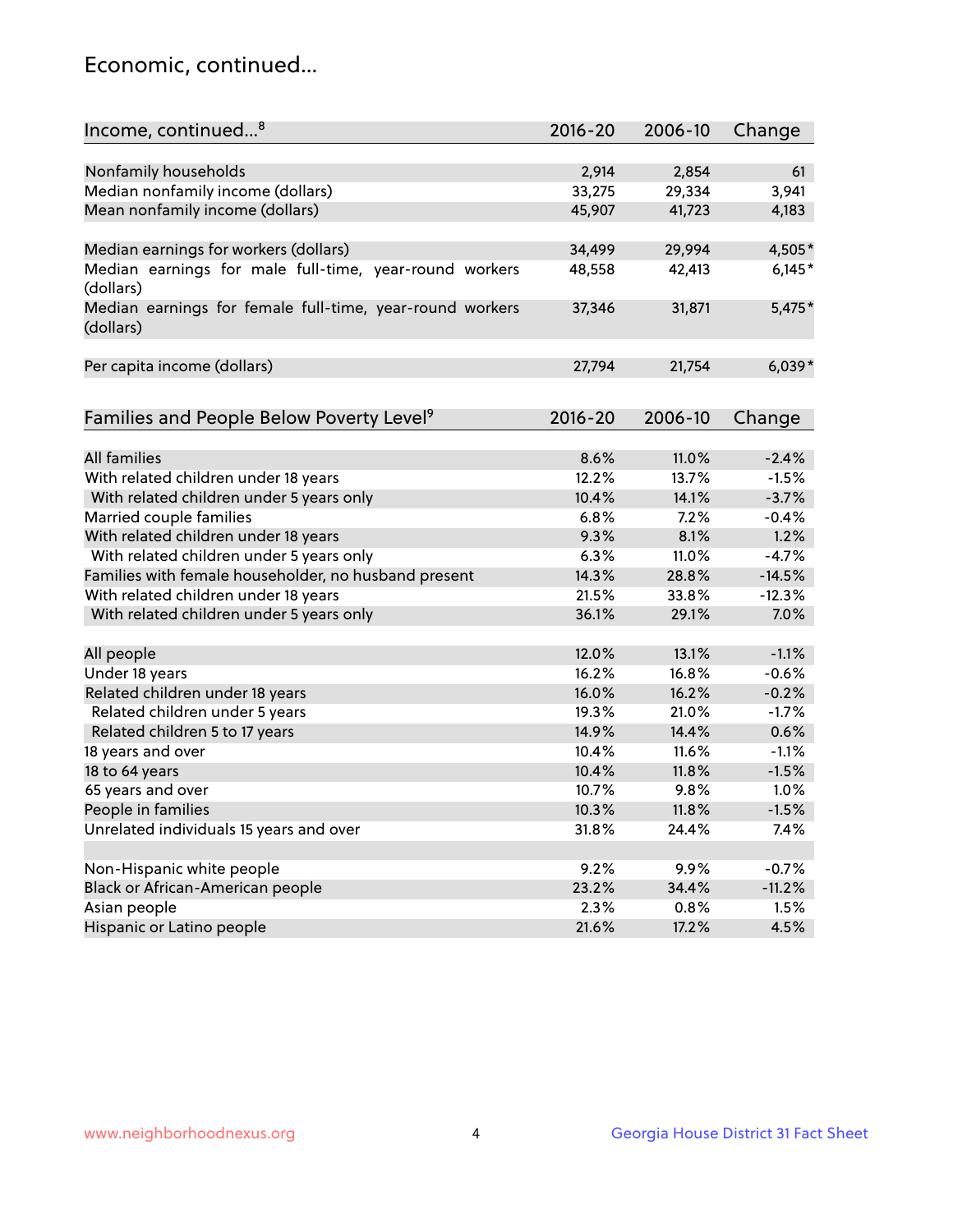## Employment

| Employment Status <sup>10</sup>                               | $2016 - 20$ | 2006-10 | Change     |
|---------------------------------------------------------------|-------------|---------|------------|
|                                                               |             |         |            |
| Population 16 years and over                                  | 41,966      | 32,948  | $9,019*$   |
| In labor force                                                | 63.4%       | 65.2%   | $-1.8%$    |
| Civilian labor force                                          | 63.3%       | 65.2%   | $-1.9%$    |
| Employed                                                      | 61.4%       | 60.6%   | 0.8%       |
| Unemployed                                                    | 1.9%        | 4.6%    | $-2.7%$    |
| <b>Armed Forces</b>                                           | 0.1%        | 0.0%    | 0.1%       |
| Not in labor force                                            | 36.6%       | 34.8%   | 1.8%       |
| Civilian labor force                                          |             |         | 5,082*     |
|                                                               | 26,556      | 21,475  |            |
| <b>Unemployment Rate</b>                                      | 3.0%        | 7.1%    | $-4.1%$    |
| Females 16 years and over                                     | 21,008      | 16,719  | 4,289*     |
| In labor force                                                | 59.4%       | 58.8%   | 0.6%       |
| Civilian labor force                                          | 59.3%       | 58.8%   | 0.5%       |
| Employed                                                      | 57.4%       | 54.2%   | 3.2%       |
|                                                               |             |         |            |
| Own children of the householder under 6 years                 | 4,319       | 4,033   | 286        |
| All parents in family in labor force                          | 62.3%       | 56.0%   | 6.3%       |
| Own children of the householder 6 to 17 years                 | 10,456      | 7,868   | 2,588*     |
| All parents in family in labor force                          | 70.8%       | 70.2%   | 0.6%       |
|                                                               |             |         |            |
| Industry <sup>11</sup>                                        | $2016 - 20$ | 2006-10 | Change     |
|                                                               |             |         |            |
| Civilian employed population 16 years and over                | 25,762      | 19,951  | $5,811*$   |
| Agriculture, forestry, fishing and hunting, and mining        | 2.0%        | 1.8%    | 0.2%       |
| Construction                                                  | 10.0%       | 9.9%    | 0.1%       |
| Manufacturing                                                 | 17.1%       | 17.3%   | $-0.2%$    |
| Wholesale trade                                               | 3.0%        | 5.6%    | $-2.7\%$ * |
| Retail trade                                                  | 12.7%       | 11.1%   | 1.6%       |
| Transportation and warehousing, and utilities                 | 7.7%        | 5.2%    | $2.5%$ *   |
| Information                                                   | 1.8%        | 1.8%    | 0.1%       |
| Finance and insurance, and real estate and rental and leasing | 4.1%        | 5.1%    | $-1.0\%$   |
| Professional, scientific, and management, and administrative  | 10.3%       | 7.8%    | $2.5%$ *   |
| and waste management services                                 |             |         |            |
| Educational services, and health care and social assistance   | 18.3%       | 18.8%   | $-0.5%$    |
| Arts, entertainment, and recreation, and accommodation and    | 4.8%        | 7.3%    | $-2.5%$ *  |
| food services                                                 |             |         |            |
| Other services, except public administration                  | 4.8%        | 4.8%    | 0.0%       |
| Public administration                                         | 3.5%        | 3.5%    | $-0.1%$    |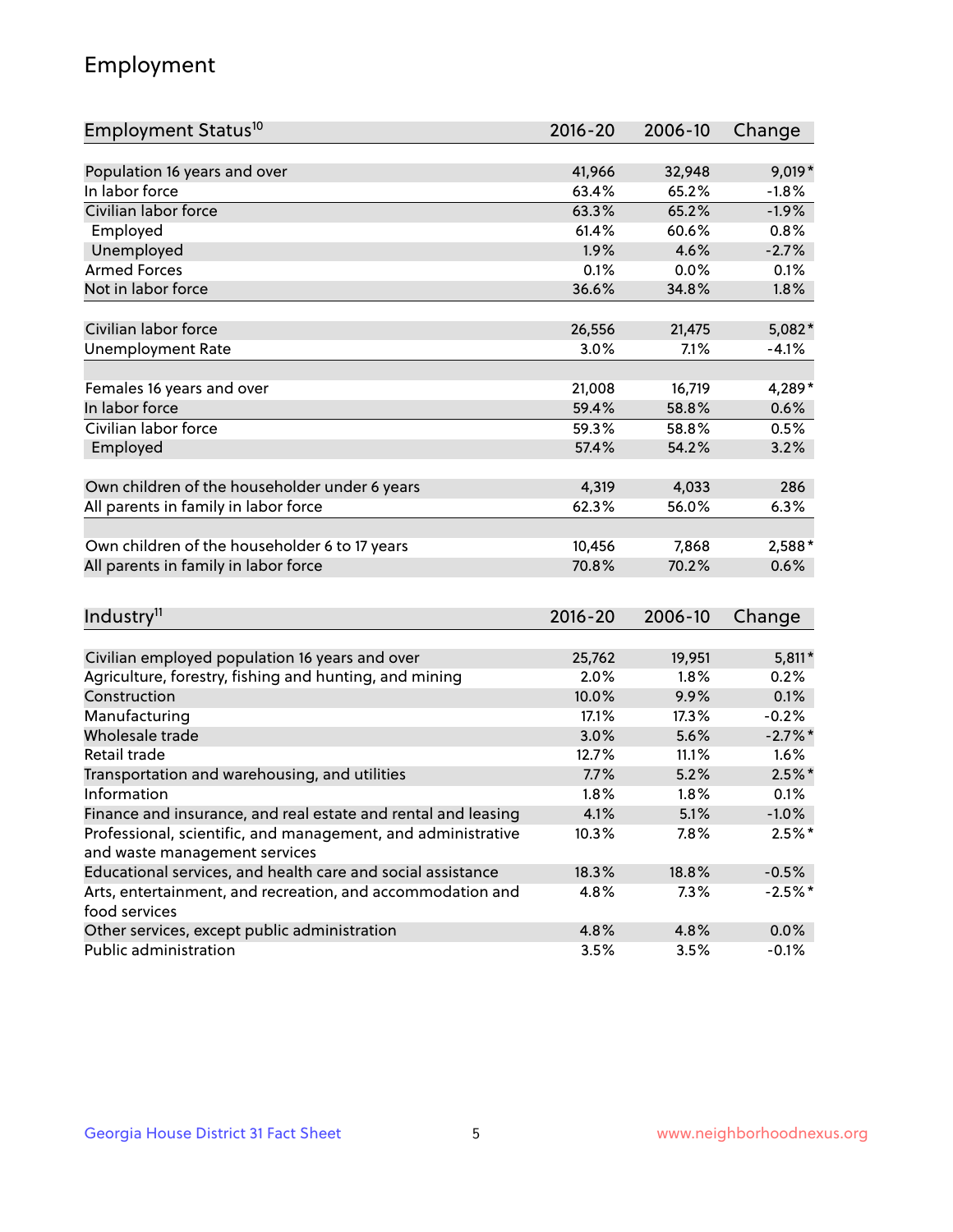## Employment, continued...

| Occupation <sup>12</sup>                                     | $2016 - 20$ | 2006-10 | Change    |
|--------------------------------------------------------------|-------------|---------|-----------|
| Civilian employed population 16 years and over               | 25,762      | 19,951  | $5,811*$  |
| Management, business, science, and arts occupations          | 32.9%       | 27.8%   | $5.1\%$ * |
| Service occupations                                          | 14.3%       | 14.2%   | 0.1%      |
| Sales and office occupations                                 | 20.9%       | 23.6%   | $-2.8%$   |
| Natural<br>resources,<br>and<br>construction,<br>maintenance | 11.7%       | 14.4%   | $-2.7%$   |
| occupations                                                  |             |         |           |
| Production, transportation, and material moving occupations  | 20.2%       | 19.9%   | 0.2%      |
| Class of Worker <sup>13</sup>                                | $2016 - 20$ | 2006-10 | Change    |
| Civilian employed population 16 years and over               | 25,762      | 19,951  | $5,811*$  |
| Private wage and salary workers                              | 81.8%       | 78.6%   | 3.2%      |
| Government workers                                           | 12.8%       | 15.1%   | $-2.4%$   |
| Self-employed in own not incorporated business workers       | 4.8%        | 6.2%    | $-1.4%$   |
| Unpaid family workers                                        | 0.6%        | 0.1%    | 0.5%      |
| Job Flows <sup>14</sup>                                      | 2019        | 2010    | Change    |
| Total Jobs in district                                       |             |         |           |
|                                                              | 18,297      | 12,705  | 5,592     |
| Held by residents of district                                | 19.6%       | 21.3%   | $-1.7%$   |
| Held by non-residents of district                            | 80.4%       | 78.7%   | 1.7%      |
| Jobs by Industry Sector <sup>15</sup>                        | 2019        | 2010    | Change    |
| Total Jobs in district                                       | 18,297      | 12,705  | 5,592     |
| Goods Producing sectors                                      | 26.3%       | 35.5%   | $-9.2%$   |
| Trade, Transportation, and Utilities sectors                 | 37.4%       | 23.1%   | 14.3%     |
| All Other Services sectors                                   | 36.2%       | 41.4%   | $-5.1%$   |
|                                                              |             |         |           |
| Total Jobs in district held by district residents            | 3,595       | 2,706   | 889       |
| <b>Goods Producing sectors</b>                               | 29.0%       | 32.2%   | $-3.1%$   |
| Trade, Transportation, and Utilities sectors                 | 24.9%       | 14.2%   | 10.7%     |
| All Other Services sectors                                   | 46.1%       | 53.7%   | $-7.6%$   |
|                                                              |             |         |           |
| Jobs by Earnings <sup>16</sup>                               | 2019        | 2010    | Change    |
| Total Jobs in district                                       | 18,297      | 12,705  | 5,592     |
| Jobs with earnings \$1250/month or less                      | 21.9%       | 24.4%   | $-2.6%$   |
| Jobs with earnings \$1251/month to \$3333/month              | 37.9%       | 48.7%   | $-10.9%$  |
| Jobs with earnings greater than \$3333/month                 | 40.2%       | 26.8%   | 13.4%     |
|                                                              |             |         |           |
| Total Jobs in district held by district residents            | 3,595       | 2,706   | 889       |
| Jobs with earnings \$1250/month or less                      | 22.3%       | 29.9%   | $-7.7%$   |
| Jobs with earnings \$1251/month to \$3333/month              | 37.2%       | 44.4%   | $-7.2%$   |
| Jobs with earnings greater than \$3333/month                 | 40.5%       | 25.7%   | 14.8%     |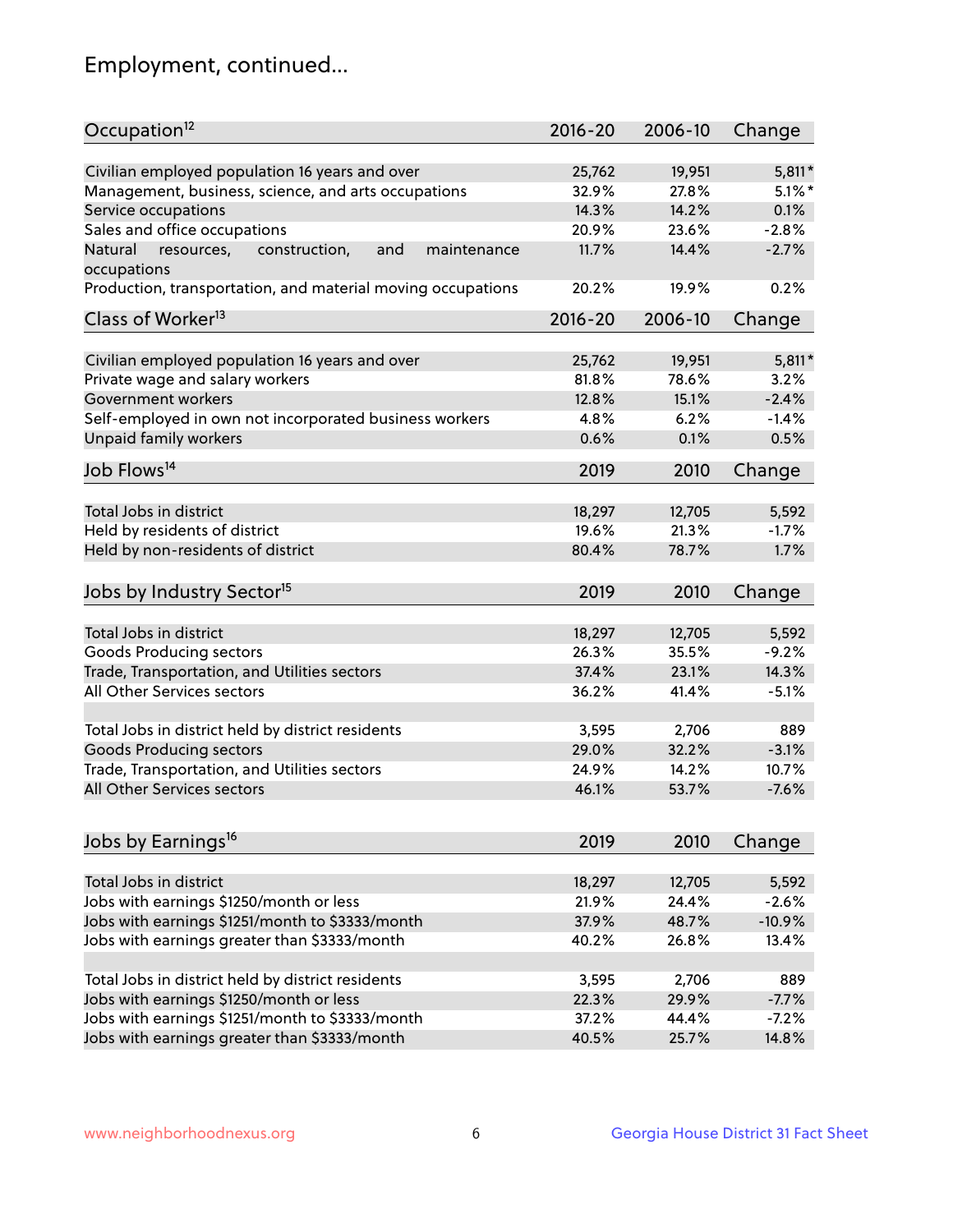## Employment, continued...

| Jobs by Age of Worker <sup>17</sup>               | 2019   | 2010   | Change  |
|---------------------------------------------------|--------|--------|---------|
|                                                   |        |        |         |
| Total Jobs in district                            | 18,297 | 12,705 | 5,592   |
| Jobs with workers age 29 or younger               | 25.1%  | 23.6%  | 1.5%    |
| Jobs with workers age 30 to 54                    | 56.5%  | 61.4%  | $-4.9%$ |
| Jobs with workers age 55 or older                 | 18.5%  | 15.0%  | 3.5%    |
|                                                   |        |        |         |
| Total Jobs in district held by district residents | 3,595  | 2,706  | 889     |
| Jobs with workers age 29 or younger               | 20.3%  | 20.1%  | 0.2%    |
| Jobs with workers age 30 to 54                    | 58.9%  | 63.9%  | $-5.0%$ |
| Jobs with workers age 55 or older                 | 20.9%  | 16.0%  | 4.8%    |
|                                                   |        |        |         |

#### Education

| School Enrollment <sup>18</sup>                | $2016 - 20$ | 2006-10 | Change     |
|------------------------------------------------|-------------|---------|------------|
|                                                |             |         |            |
| Population 3 years and over enrolled in school | 15,406      | 11,723  | $3,683*$   |
| Nursery school, preschool                      | 6.6%        | $6.0\%$ | $0.6\%$    |
| Kindergarten                                   | 4.7%        | $7.0\%$ | $-2.3%$    |
| Elementary school (grades 1-8)                 | 47.1%       | 47.1%   | $-0.0%$    |
| High school (grades 9-12)                      | 23.3%       | 23.7%   | $-0.3%$    |
| College or graduate school                     | 18.3%       | 16.2%   | 2.1%       |
| Educational Attainment <sup>19</sup>           | $2016 - 20$ | 2006-10 | Change     |
|                                                |             |         |            |
| Population 25 years and over                   | 36,483      | 27,723  | 8,760*     |
| Less than 9th grade                            | 9.5%        | 9.6%    | $-0.1%$    |
| 9th to 12th grade, no diploma                  | 10.7%       | 13.0%   | $-2.3%$    |
| High school graduate (includes equivalency)    | 29.9%       | 34.8%   | $-4.8\%$ * |
| Some college, no degree                        | 20.3%       | 17.7%   | $2.6\%$ *  |
| Associate's degree                             | 7.8%        | 6.8%    | $1.0\%$    |
| Bachelor's degree                              | 14.9%       | 11.4%   | $3.5\%$ *  |
| Graduate or professional degree                | 6.8%        | 6.7%    | 0.1%       |
|                                                |             |         |            |
| Percent high school graduate or higher         | 79.7%       | 77.4%   | 2.3%       |
| Percent bachelor's degree or higher            | 21.7%       | 18.1%   | 3.6%       |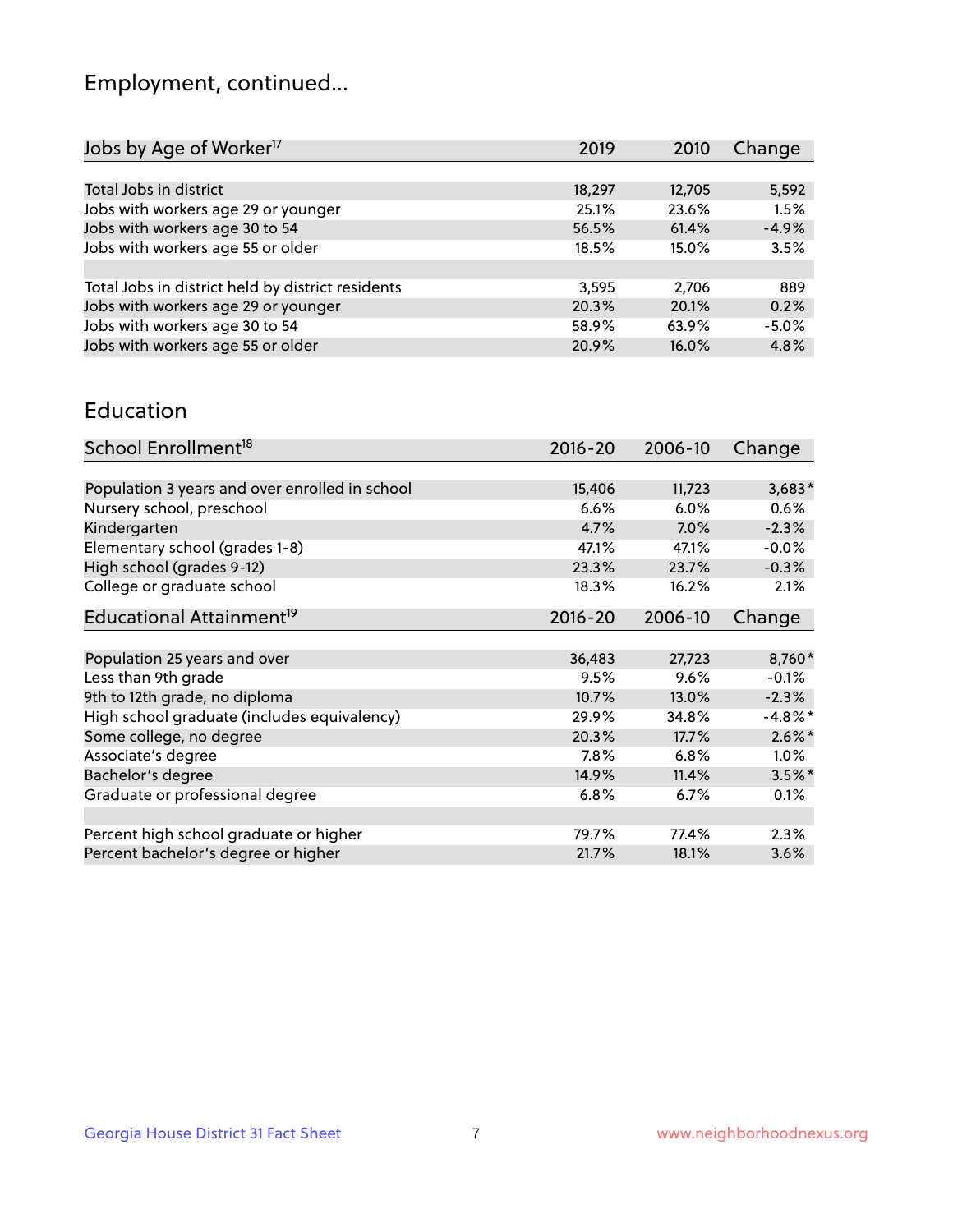## Housing

| Households by Type <sup>20</sup>                     | 2016-20     | 2006-10 | Change     |
|------------------------------------------------------|-------------|---------|------------|
|                                                      |             |         |            |
| <b>Total households</b>                              | 17,365      | 14,764  | $2,601*$   |
| Family households (families)                         | 83.2%       | 80.7%   | 2.5%       |
| With own children under 18 years                     | 37.9%       | 38.2%   | $-0.3%$    |
| Married-couple family                                | 68.8%       | 63.2%   | $5.6\%$ *  |
| With own children of the householder under 18 years  | 31.9%       | 28.9%   | 3.0%       |
| Male householder, no wife present, family            | 3.8%        | 4.9%    | $-1.1%$    |
| With own children of the householder under 18 years  | 1.3%        | 1.9%    | $-0.6%$    |
| Female householder, no husband present, family       | 10.6%       | 12.6%   | $-2.0%$    |
| With own children of the householder under 18 years  | 4.6%        | 7.4%    | $-2.8%$    |
| Nonfamily households                                 | 16.8%       | 19.3%   | $-2.5%$    |
| Householder living alone                             | 13.7%       | 15.7%   | $-1.9%$    |
| 65 years and over                                    | 7.1%        | 5.6%    | 1.5%       |
|                                                      |             |         |            |
| Households with one or more people under 18 years    | 42.3%       | 43.3%   | $-0.9%$    |
| Households with one or more people 65 years and over | 27.8%       | 20.7%   | $7.1\%$ *  |
|                                                      |             |         |            |
| Average household size                               | 3.18        | 2.94    | $0.23*$    |
| Average family size                                  | 3.49        | 3.28    | 0.21       |
| Housing Occupancy <sup>21</sup>                      | 2016-20     | 2006-10 | Change     |
|                                                      |             |         |            |
| Total housing units                                  | 18,713      | 16,521  | $2,193*$   |
| Occupied housing units                               | 92.8%       | 89.4%   | $3.4\%$ *  |
| Vacant housing units                                 | 7.2%        | 10.6%   | $-3.4\%$ * |
|                                                      |             |         |            |
| Homeowner vacancy rate                               | 1.3         | 1.9     | $-0.7$     |
| Rental vacancy rate                                  | 3.8         | 8.3     | $-4.6$     |
|                                                      |             |         |            |
| Units in Structure <sup>22</sup>                     | $2016 - 20$ | 2006-10 | Change     |
|                                                      |             |         |            |
| Total housing units                                  | 18,713      | 16,521  | $2,193*$   |
| 1-unit, detached                                     | 82.8%       | 79.2%   | $3.6\%$ *  |
| 1-unit, attached                                     | 0.7%        | 0.9%    | $-0.2%$    |
| 2 units                                              | 1.0%        | 2.4%    | $-1.4%$    |
| 3 or 4 units                                         | 1.0%        | 0.5%    | 0.5%       |
| 5 to 9 units                                         | 2.2%        | 0.7%    | 1.6%       |
| 10 to 19 units                                       | 0.2%        | 0.8%    | $-0.6%$    |
| 20 or more units                                     | 1.0%        | 0.6%    | 0.4%       |
| Mobile home                                          | 10.9%       | 14.9%   | $-4.0\%$ * |
| Boat, RV, van, etc.                                  | 0.1%        | 0.0%    | 0.1%       |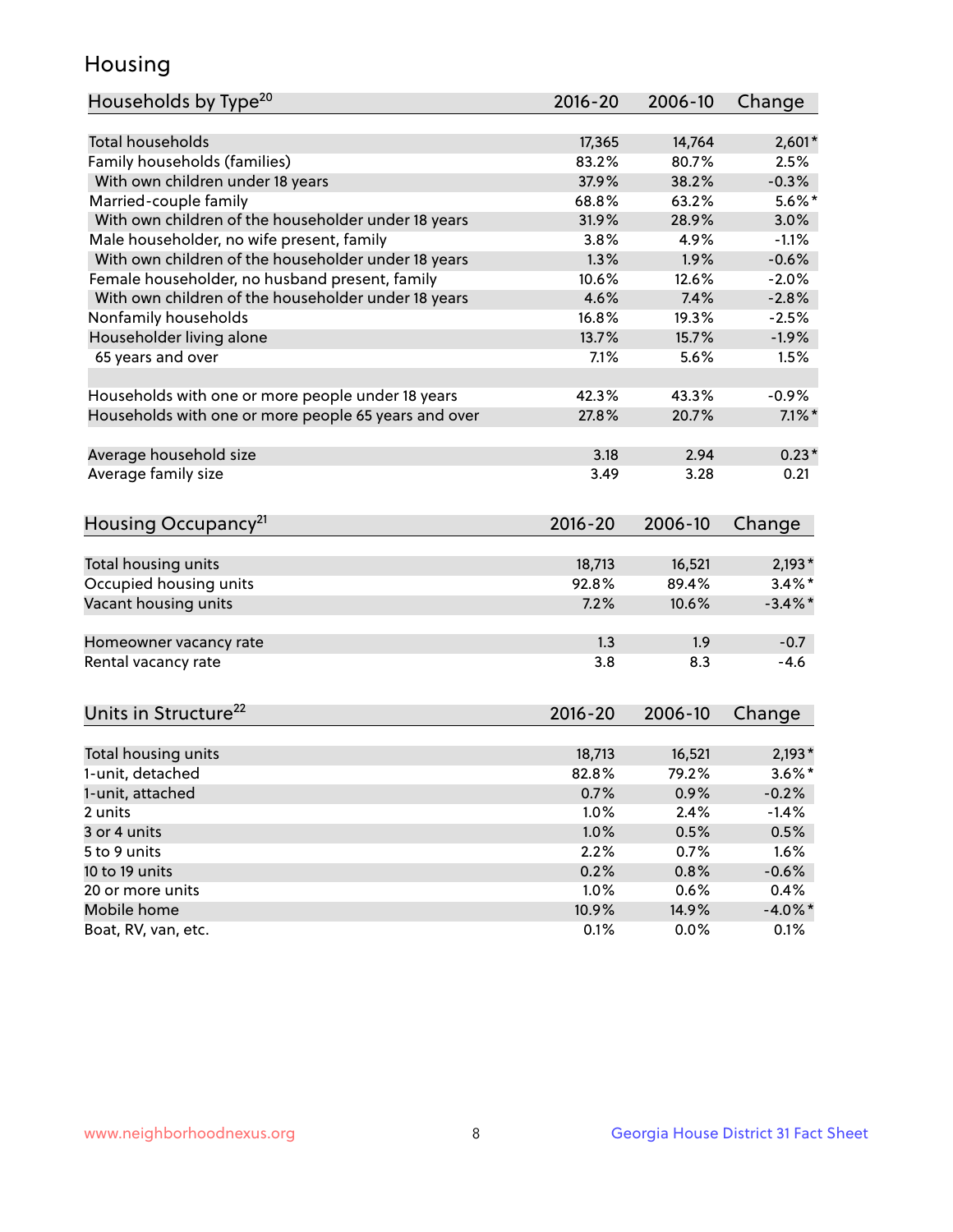## Housing, Continued...

| Year Structure Built <sup>23</sup>             | 2016-20     | 2006-10 | Change      |
|------------------------------------------------|-------------|---------|-------------|
| Total housing units                            | 18,713      | 16,521  | $2,193*$    |
| Built 2014 or later                            | 8.8%        | (X)     | (X)         |
| Built 2010 to 2013                             | 2.9%        | (X)     | (X)         |
| Built 2000 to 2009                             | 40.9%       | 30.8%   | $10.2\%$ *  |
| Built 1990 to 1999                             | 19.6%       | 24.6%   | $-5.0\%$ *  |
| Built 1980 to 1989                             | 9.5%        | 14.6%   | $-5.1\%$ *  |
| Built 1970 to 1979                             | 7.7%        | 7.9%    | $-0.2%$     |
| Built 1960 to 1969                             | 3.1%        | 9.2%    | $-6.1\%$ *  |
| Built 1950 to 1959                             | 2.8%        | 4.9%    | $-2.2%$     |
| Built 1940 to 1949                             | 1.9%        | 3.9%    | $-2.0\%$ *  |
| Built 1939 or earlier                          | 2.8%        |         | $-1.4%$     |
|                                                |             | 4.2%    |             |
| Housing Tenure <sup>24</sup>                   | $2016 - 20$ | 2006-10 | Change      |
|                                                | 17,365      | 14,764  | $2,601*$    |
| Occupied housing units<br>Owner-occupied       | 78.6%       | 77.2%   | 1.4%        |
| Renter-occupied                                | 21.4%       | 22.8%   | $-1.4%$     |
|                                                |             |         |             |
| Average household size of owner-occupied unit  | 3.17        | 2.92    | $0.25*$     |
| Average household size of renter-occupied unit | 3.22        | 3.03    | 0.20        |
| Residence 1 Year Ago <sup>25</sup>             | $2016 - 20$ | 2006-10 | Change      |
| Population 1 year and over                     | 55,190      | 43,601  | 11,589*     |
| Same house                                     | 89.5%       | 86.2%   | $3.3\%$ *   |
| Different house in the U.S.                    | 10.3%       | 13.7%   | $-3.4%$     |
| Same county                                    | 4.0%        | 7.5%    | $-3.5%$ *   |
| Different county                               | 6.3%        | 6.2%    | 0.2%        |
| Same state                                     | 5.2%        | 5.0%    | 0.2%        |
| Different state                                | 1.1%        | 1.1%    | $-0.0%$     |
| Abroad                                         | 0.2%        | 0.1%    | 0.1%        |
| Value of Housing Unit <sup>26</sup>            | $2016 - 20$ | 2006-10 | Change      |
|                                                |             |         |             |
| Owner-occupied units                           | 13,645      | 11,395  | $2,250*$    |
| Less than \$50,000                             | 5.0%        | 6.3%    | $-1.3%$     |
| \$50,000 to \$99,999                           | 10.5%       | 10.0%   | 0.5%        |
| \$100,000 to \$149,999                         | 12.4%       | 23.7%   | $-11.3\%$ * |
| \$150,000 to \$199,999                         | 21.4%       | 22.8%   | $-1.4%$     |
| \$200,000 to \$299,999                         | 27.8%       | 21.8%   | 5.9%*       |
| \$300,000 to \$499,999                         | 17.3%       | 12.1%   | $5.2\%$ *   |
| \$500,000 to \$999,999                         | 4.5%        | 2.9%    | 1.7%        |
| \$1,000,000 or more                            | 1.1%        | 0.4%    | 0.6%        |
| Median (dollars)                               | 202,288     | 168,234 | 34,055*     |
| Mortgage Status <sup>27</sup>                  | $2016 - 20$ | 2006-10 | Change      |
| Owner-occupied units                           | 13,645      | 11,395  | $2,250*$    |
| Housing units with a mortgage                  | 69.0%       | 73.5%   | $-4.5%$ *   |
| Housing units without a mortgage               | 31.0%       | 26.5%   | 4.5%*       |
|                                                |             |         |             |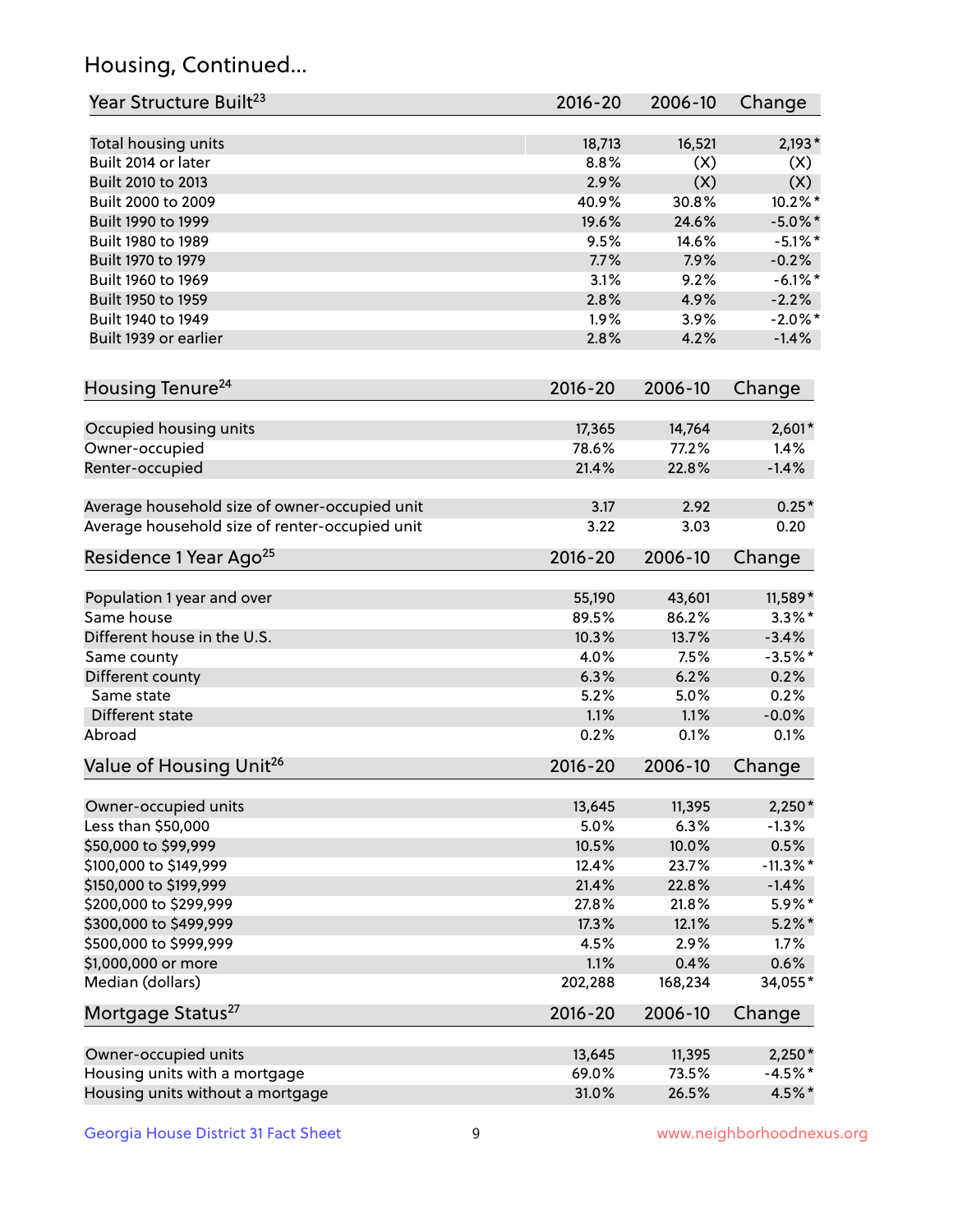## Housing, Continued...

| Selected Monthly Owner Costs <sup>28</sup>                                            | 2016-20 | 2006-10 | Change      |
|---------------------------------------------------------------------------------------|---------|---------|-------------|
| Housing units with a mortgage                                                         | 9,420   | 8,377   | $1,043*$    |
| Less than \$300                                                                       | 0.0%    | 0.1%    | $-0.1%$     |
| \$300 to \$499                                                                        | 0.4%    | 1.2%    | $-0.8%$     |
| \$500 to \$999                                                                        | 18.2%   | 19.5%   | $-1.3%$     |
| \$1,000 to \$1,499                                                                    | 37.4%   | 38.2%   | $-0.8%$     |
| \$1,500 to \$1,999                                                                    | 25.1%   | 21.9%   | 3.2%        |
| \$2,000 to \$2,999                                                                    | 16.2%   | 16.3%   | $-0.1%$     |
| \$3,000 or more                                                                       | 2.6%    | 2.8%    | $-0.2%$     |
| Median (dollars)                                                                      | 1,415   | 1,396   | 20          |
|                                                                                       |         |         |             |
| Housing units without a mortgage                                                      | 4,225   | 3,018   | $1,207*$    |
| Less than \$150                                                                       | 2.2%    | 3.8%    | $-1.6%$     |
| \$150 to \$249                                                                        | 9.0%    | 21.2%   | $-12.2\%$ * |
| \$250 to \$349                                                                        | 27.0%   | 20.5%   | 6.5%        |
| \$350 to \$499                                                                        | 31.3%   | 27.4%   | 4.0%        |
| \$500 to \$699                                                                        | 20.0%   | 16.0%   | 4.0%        |
| \$700 or more                                                                         | 10.5%   | 11.2%   | $-0.6%$     |
| Median (dollars)                                                                      | 390     | 384     | 6           |
| Selected Monthly Owner Costs as a Percentage of<br>Household Income <sup>29</sup>     |         | 2006-10 | Change      |
| Housing units with a mortgage (excluding units where<br>SMOCAPI cannot be computed)   | 9,304   | 8,314   | 990         |
| Less than 20.0 percent                                                                | 53.7%   | 32.1%   | 21.6%*      |
| 20.0 to 24.9 percent                                                                  | 17.0%   | 20.1%   | $-3.0\%$    |
| 25.0 to 29.9 percent                                                                  | 8.7%    | 11.1%   | $-2.4%$     |
| 30.0 to 34.9 percent                                                                  | 5.2%    | 7.8%    | $-2.6%$     |
| 35.0 percent or more                                                                  | 15.4%   | 28.9%   | $-13.5%$ *  |
| Not computed                                                                          | 116     | 63      | 53          |
| Housing unit without a mortgage (excluding units where<br>SMOCAPI cannot be computed) | 4,186   | 3,005   | $1,181*$    |
| Less than 10.0 percent                                                                | 53.0%   | 49.3%   | 3.7%        |
| 10.0 to 14.9 percent                                                                  | 17.5%   | 20.0%   | $-2.5%$     |
| 15.0 to 19.9 percent                                                                  | 8.8%    | 10.0%   | $-1.2%$     |
| 20.0 to 24.9 percent                                                                  | 7.4%    | 7.9%    | $-0.5%$     |
| 25.0 to 29.9 percent                                                                  | 3.7%    | 2.7%    | 0.9%        |
| 30.0 to 34.9 percent                                                                  | 0.4%    | 1.5%    | $-1.1%$     |
| 35.0 percent or more                                                                  | 9.1%    | 8.5%    | 0.7%        |
| Not computed                                                                          | 39      | 13      | 26          |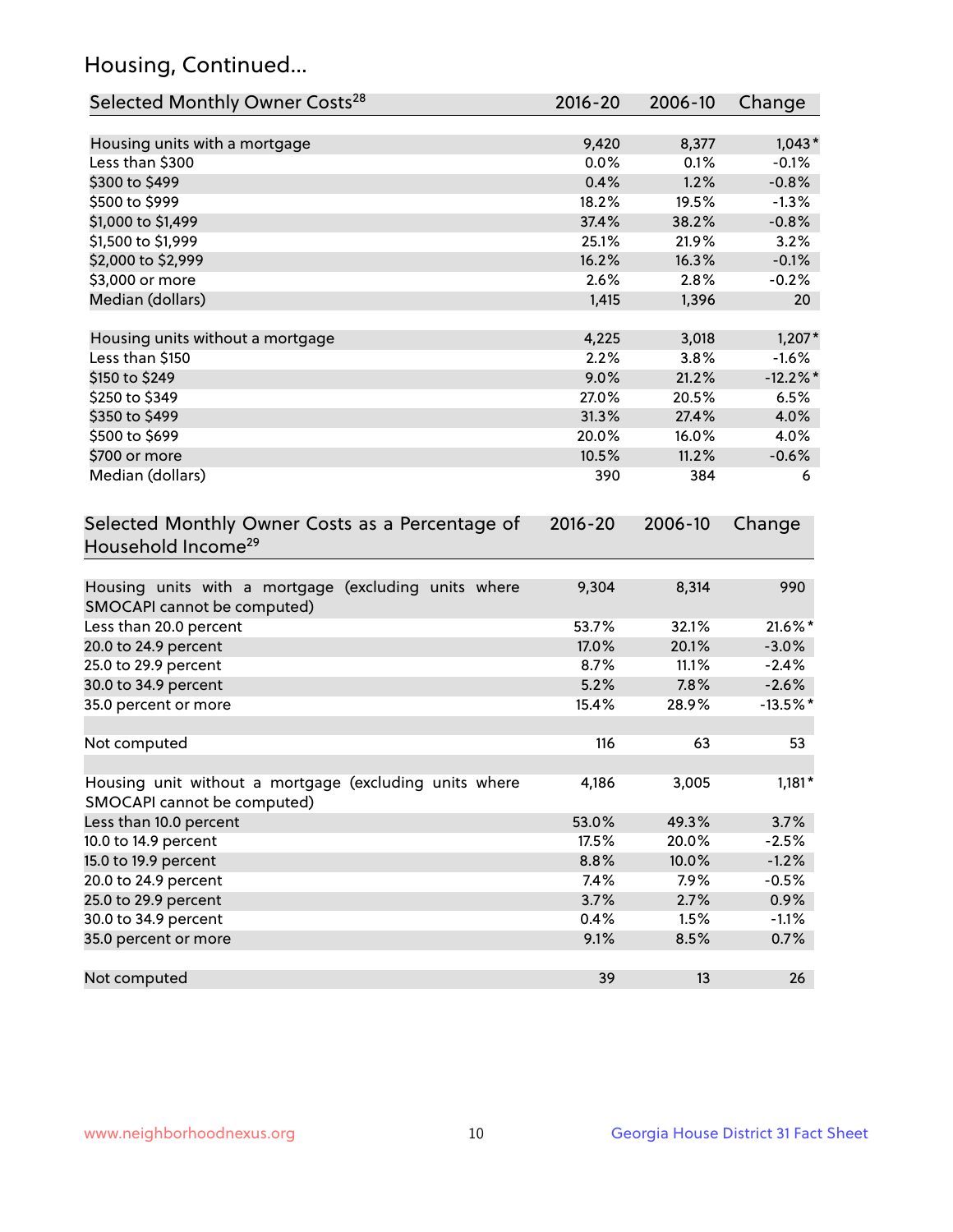## Housing, Continued...

| Gross Rent <sup>30</sup>   | $2016 - 20$ | 2006-10 | Change   |
|----------------------------|-------------|---------|----------|
|                            |             |         |          |
| Occupied units paying rent | 3,290       | 2,987   | 303      |
| Less than \$200            | $0.0\%$     | $1.9\%$ | $-1.9%$  |
| \$200 to \$499             | 5.9%        | 11.9%   | $-6.0%$  |
| \$500 to \$749             | 25.6%       | 38.2%   | $-12.6%$ |
| \$750 to \$999             | 27.6%       | 29.0%   | $-1.5%$  |
| \$1,000 to \$1,499         | 28.9%       | 15.7%   | 13.2%    |
| \$1,500 to \$1,999         | 11.4%       | 1.2%    | 10.2%    |
| \$2,000 or more            | 0.6%        | 2.0%    | $-1.5%$  |
| Median (dollars)           | 880         | 783     | $97*$    |
|                            |             |         |          |
| No rent paid               | 430         | 382     | 48       |
|                            |             |         |          |

| Gross Rent as a Percentage of Household Income <sup>31</sup>                   | $2016 - 20$ | 2006-10  | Change  |
|--------------------------------------------------------------------------------|-------------|----------|---------|
|                                                                                |             |          |         |
| Occupied units paying rent (excluding units where GRAPI<br>cannot be computed) | 3,280       | 2,929    | 350     |
| Less than 15.0 percent                                                         | 19.6%       | $11.8\%$ | 7.9%    |
| 15.0 to 19.9 percent                                                           | 11.3%       | 15.7%    | $-4.4%$ |
| 20.0 to 24.9 percent                                                           | 11.8%       | 8.7%     | 3.2%    |
| 25.0 to 29.9 percent                                                           | 10.7%       | 11.4%    | $-0.7%$ |
| 30.0 to 34.9 percent                                                           | 10.6%       | 12.5%    | $-1.9%$ |
| 35.0 percent or more                                                           | 35.9%       | 39.9%    | $-4.1%$ |
|                                                                                |             |          |         |
| Not computed                                                                   | 440         | 440      | 0       |

## Transportation

| Commuting to Work <sup>32</sup>           | 2016-20 | 2006-10 | Change   |
|-------------------------------------------|---------|---------|----------|
|                                           |         |         |          |
| Workers 16 years and over                 | 25,379  | 19,641  | $5,738*$ |
| Car, truck, or van - drove alone          | 82.3%   | 80.9%   | 1.4%     |
| Car, truck, or van - carpooled            | 10.7%   | 10.7%   | 0.0%     |
| Public transportation (excluding taxicab) | 0.4%    | $0.0\%$ | 0.3%     |
| Walked                                    | 0.4%    | 1.3%    | $-0.9%$  |
| Other means                               | 0.6%    | $1.0\%$ | $-0.4%$  |
| Worked at home                            | 5.6%    | 6.1%    | $-0.5%$  |
|                                           |         |         |          |
| Mean travel time to work (minutes)        | 31.9    | 26.5    | $5.3*$   |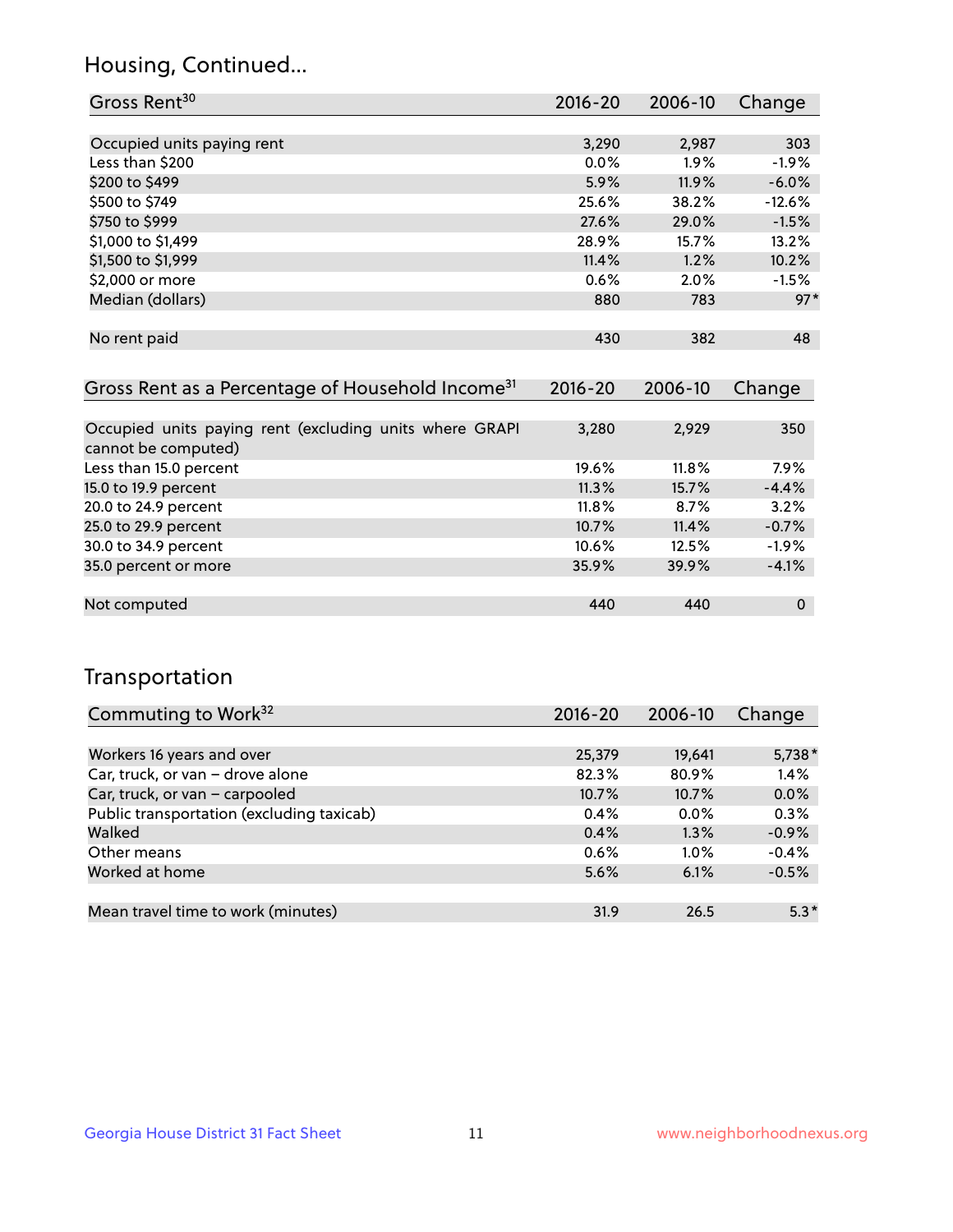## Transportation, Continued...

| Vehicles Available <sup>33</sup> | $2016 - 20$ | $2006 - 10$ | Change     |
|----------------------------------|-------------|-------------|------------|
|                                  |             |             |            |
| Occupied housing units           | 17,365      | 14.764      | $2,601*$   |
| No vehicles available            | 3.1%        | 3.2%        | $-0.1%$    |
| 1 vehicle available              | $16.9\%$    | 25.1%       | $-8.2\%$ * |
| 2 vehicles available             | 41.6%       | 41.0%       | 0.7%       |
| 3 or more vehicles available     | 38.3%       | 30.7%       | $7.6\%$ *  |

#### Health

| Health Insurance coverage <sup>34</sup>                 | 2016-20 |
|---------------------------------------------------------|---------|
|                                                         |         |
| Civilian Noninstitutionalized Population                | 55,291  |
| With health insurance coverage                          | 89.5%   |
| With private health insurance coverage                  | 68.5%   |
| With public health coverage                             | 31.3%   |
| No health insurance coverage                            | 10.5%   |
| Civilian Noninstitutionalized Population Under 19 years | 16,099  |
| No health insurance coverage                            | 4.8%    |
| Civilian Noninstitutionalized Population 19 to 64 years | 32,211  |
| In labor force:                                         | 24,711  |
| Employed:                                               | 23,973  |
| With health insurance coverage                          | 87.9%   |
| With private health insurance coverage                  | 85.1%   |
| With public coverage                                    | 6.3%    |
| No health insurance coverage                            | 12.1%   |
| Unemployed:                                             | 738     |
| With health insurance coverage                          | 70.9%   |
| With private health insurance coverage                  | 44.1%   |
| With public coverage                                    | 30.9%   |
| No health insurance coverage                            | 29.1%   |
| Not in labor force:                                     | 7,500   |
| With health insurance coverage                          | 74.8%   |
| With private health insurance coverage                  | 46.0%   |
| With public coverage                                    | 37.6%   |
| No health insurance coverage                            | 25.2%   |